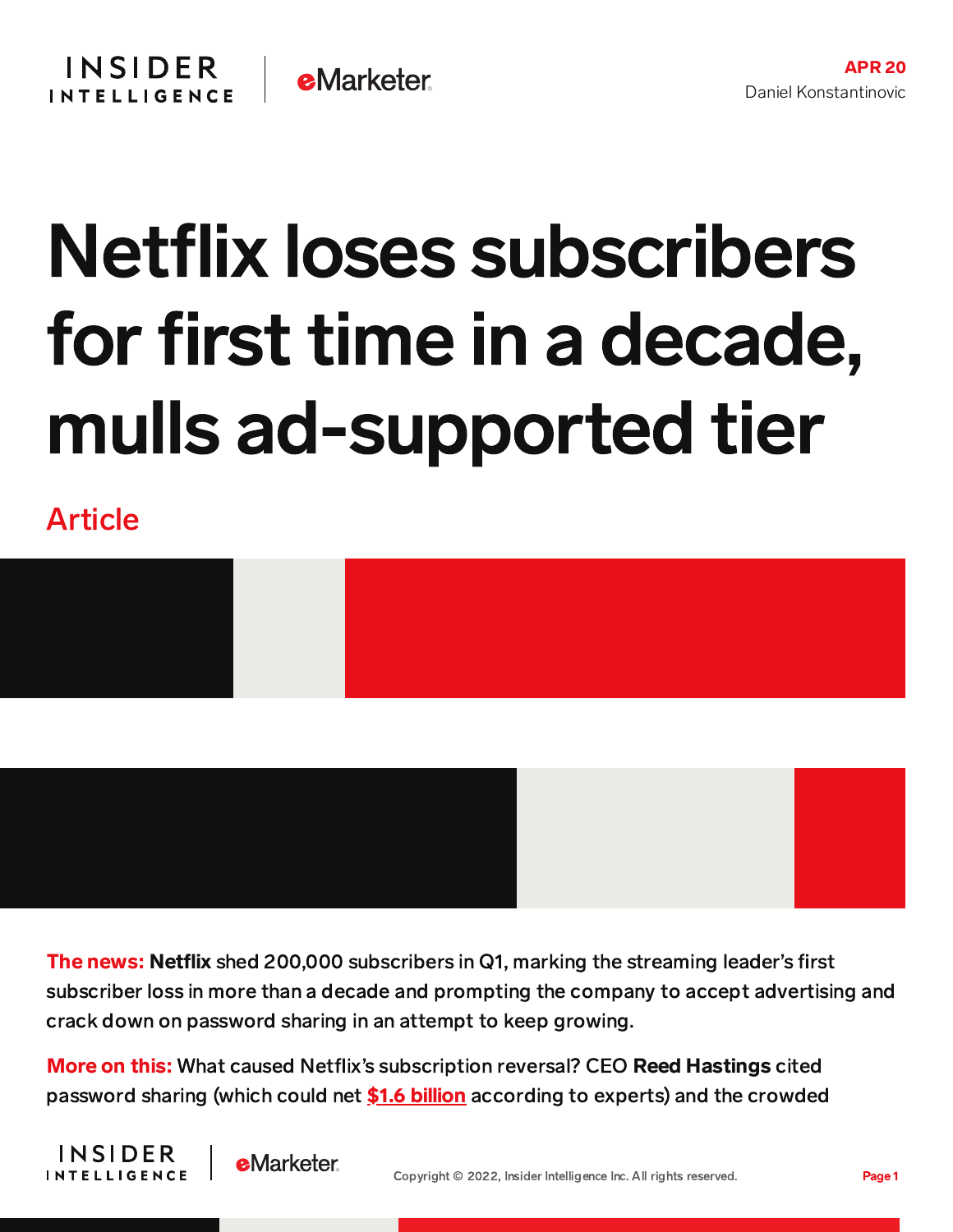streaming market as potential culprits. But he also warned that its solutions like stemming password sharing and adding an ad-supported channel could take years to implement.

- Netflix's new \$15.49 price point makes it more expensive than any competitors and even some [bundled](https://content-na2.emarketer.com/over-half-of-consumers-want-streaming-bundle-option) options, and could have contributed to cancellations since consumers are becoming more cost-conscious.
- A recent survey from Fandom found that while consumers think Netflix is the most valuable streaming service, they still feel they're **[overpaying](https://content-na1.emarketer.com/consumers-feel-they-re-overpaying-streaming-services)** for it by about \$5 per month.
- Another challenge: There are simply more services now than in years past. Just three years ago, less than one in three (32%) of US paid video subscribers paid for three or more services, per Nielsen. Now, that figure is 58%.



**e**Marketer

**INSIDER** 

**INTELLIGENCE** 

**Netflix's advertising reversal:** Hastings had long made the argument that the lack of advertising is what made Netflix a more distinct, better service than its competitors. But with [HBO](https://content-na1.emarketer.com/warnermedia-debuts-ad-supported-hbo-max) Max, [Disney+](https://content-na1.emarketer.com/disney-set-offer-ad-supported-tier-combat-netflix), Peacock, and others adding or entertaining ad-supported channels, it's become easier for Netflix to make the jump and extend an olive branch to investors worried about subscription slowdowns.

There's plenty of [evidence](https://content-na2.emarketer.com/tubi-highlights-promising-growth-ad-supported-digital-video) that consumers are interested in more ad-supported video-ondemand (AVOD) streaming options. A quarter of US internet users used a mix of subscriptionbased video-on-demand (SVOD) and AVOD services in 2021, according to Ampere Analysis.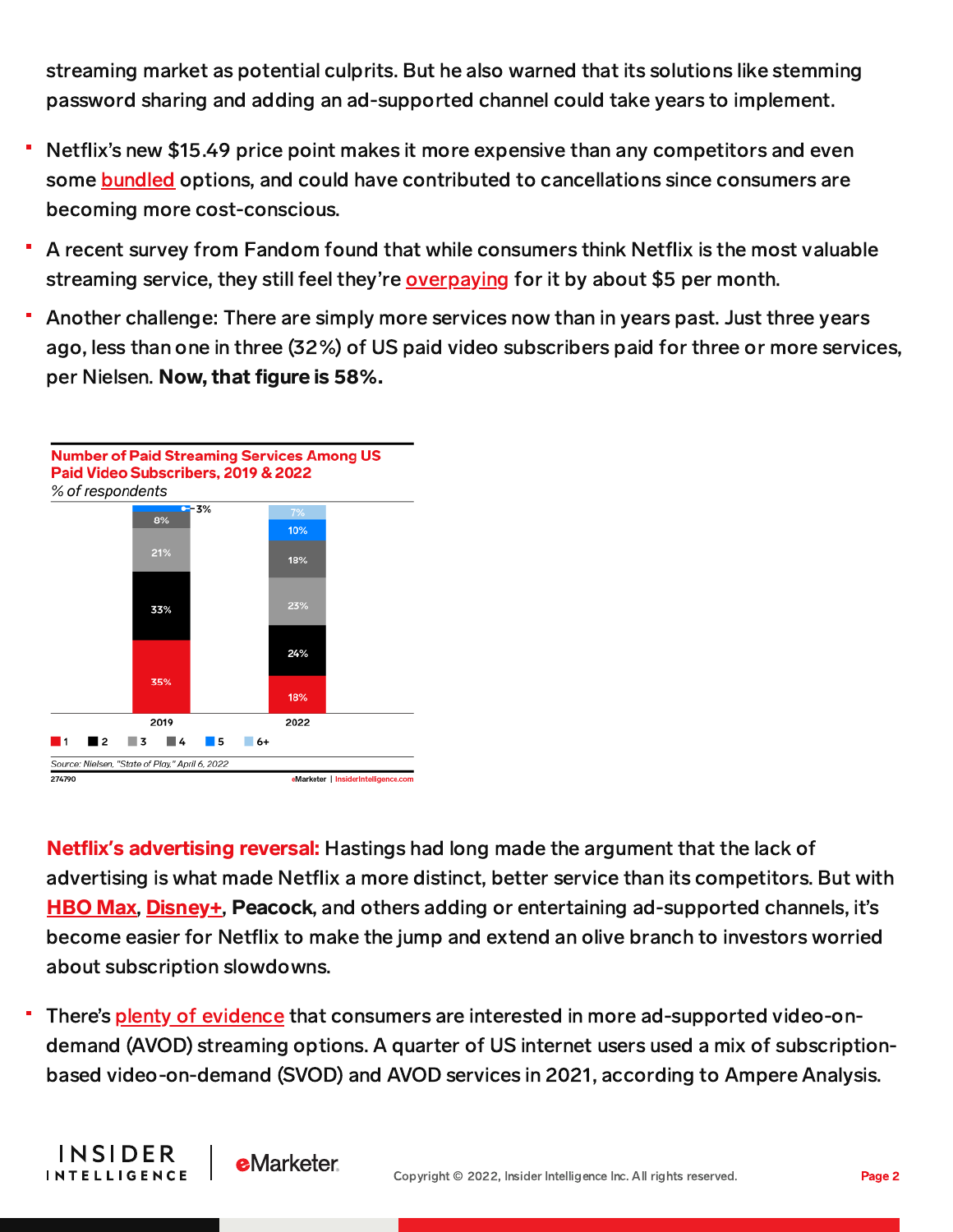- Our forecast projects Tubi, a streaming service that is entirely ad-supported, will see ad revenues [rise](https://forecasts-na1.emarketer.com/603d4414293d05035c94b640/6054dcc1d6480d089c603b4c) from \$0.94 billion in 2022 to \$1.82 billion just two years later.
- An AVOD channel also gives Netflix access to the format's rapidly growing ad spend. US AVOD ad spending reached \$8 billion in 2021, and will nearly triple to \$22 billion this year, according to MoffettNathanson Research.
- Still, adding an AVOD isn't as simple as pulling a lever. Hastings said it could take one to two years to implement, and added that Netflix will look to partner with adtech firms to develop a system that takes targeting and privacy into account rather than build it on its own.

Password problems persist: Hastings warned that a password crackdown on the estimated 100 million users watching Netflix for free is on the way within the next year, but there's no guarantee that those users will convert to paid subscriptions, even if a cheaper AVOD option is added.

- In a [CivicScience](https://chart-na1.emarketer.com/255389/how-likely-us-netflix-users-cancel-their-subscription-netflix-begins-charging-extra-account-sharing-of-respondents-march-2022) study last month, 45% of US Netflix users said they're "very likely" to cancel their subscription if Netflix begins charging extra for account sharing. Another 28% said they are somewhat likely.
- We'll go out on a limb and say the actual numbers won't be that high when Netflix does crack down on password sharing, but it does belie a tightrope Netflix must walk: bringing in incremental revenue against incremental account churn.
- The same study found 23% share a Netflix account—but don't pay. Another 14% share an account and split the cost.
- In the US, Utah, Tennessee, and Kansas are the states least likely to share passwords; Ohio, Illinois, and Massachusetts are the most likely to illegally share an account, per recent time2play data.



**eMarketer**